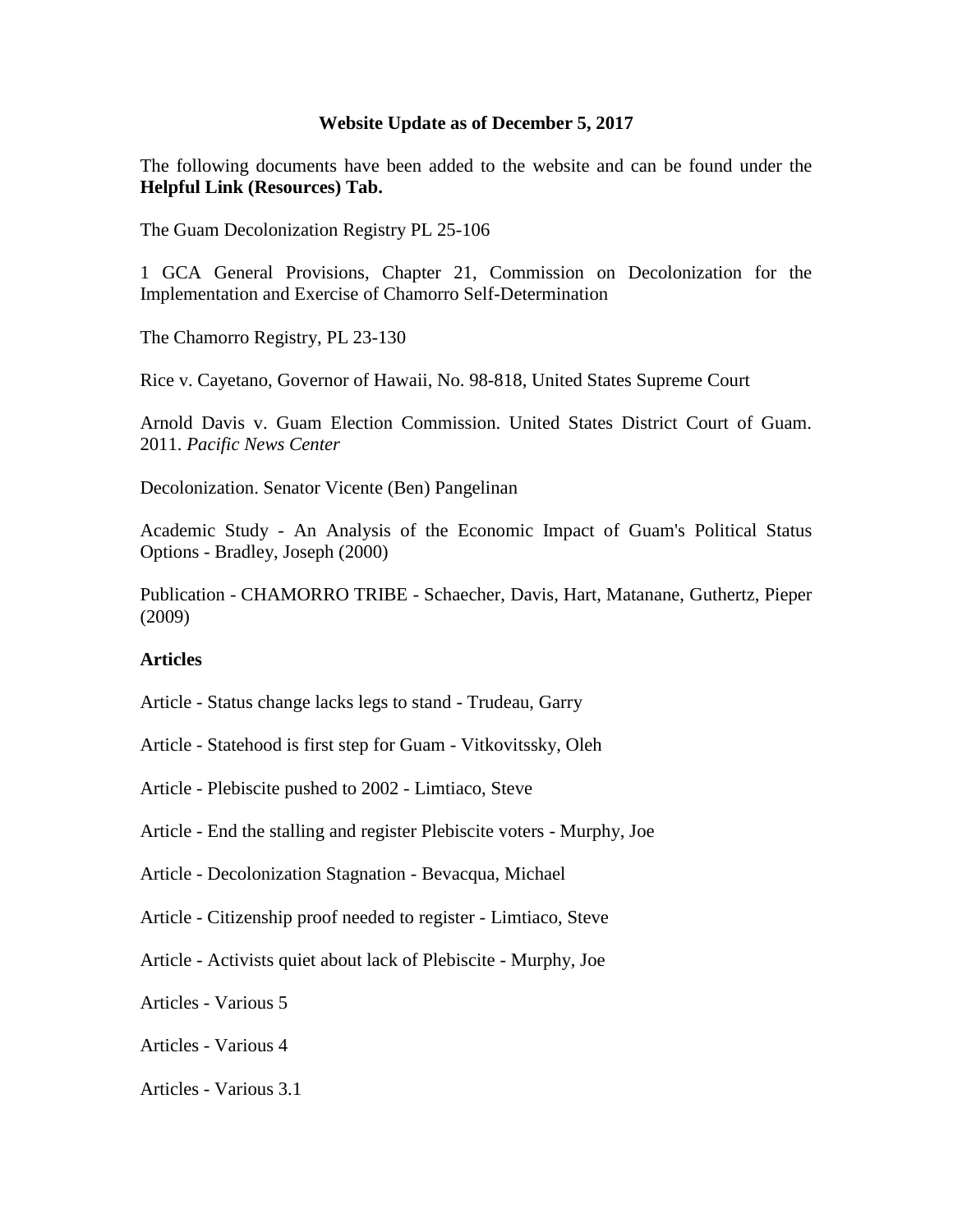- Articles [Various 3.2](http://decol.guam.gov/wp-decol-content/uploads/2017/12/Articles-Various-3.2.pdf)
- Articles [Various 3.3](http://decol.guam.gov/wp-decol-content/uploads/2017/12/Articles-Various-3.3.pdf)
- Articles [Various 3.4](http://decol.guam.gov/wp-decol-content/uploads/2017/12/Articles-Various-3.4.pdf)
- Articles [Various 3.5](http://decol.guam.gov/wp-decol-content/uploads/2017/12/Articles-Various-3.5.pdf)
- Articles [Various 3.6](http://decol.guam.gov/wp-decol-content/uploads/2017/12/Articles-Various-3.6.pdf)
- Articles [Various 3.7](http://decol.guam.gov/wp-decol-content/uploads/2017/12/Articles-Various-3.7.pdf)
- Articles [Various 3.8](http://decol.guam.gov/wp-decol-content/uploads/2017/12/Articles-Various-3.8.pdf)
- Articles [Various 3.9](http://decol.guam.gov/wp-decol-content/uploads/2017/12/Articles-Various-3.9.pdf)
- Articles [Various 3.10](http://decol.guam.gov/wp-decol-content/uploads/2017/12/Articles-Various-3.10.pdf)
- Articles [Various 3.11](http://decol.guam.gov/wp-decol-content/uploads/2017/12/Articles-Various-3.11.pdf)
- Articles [Various 3.12](http://decol.guam.gov/wp-decol-content/uploads/2017/12/Articles-Various-3.12.pdf)
- Articles [Various 3.13](http://decol.guam.gov/wp-decol-content/uploads/2017/12/Articles-Various-3.13.pdf)
- Articles [Various 3.14](http://decol.guam.gov/wp-decol-content/uploads/2017/12/Articles-Various-3.14.pdf)
- Articles [Various 3.15](http://decol.guam.gov/wp-decol-content/uploads/2017/12/Articles-Various-3.15.pdf)
- Articles [Various 3.16](http://decol.guam.gov/wp-decol-content/uploads/2017/12/Articles-Various-3.16.pdf)
- Articles [Various 3.17](http://decol.guam.gov/wp-decol-content/uploads/2017/12/Articles-Various-3.17.pdf)
- Articles [Various 3.18](http://decol.guam.gov/wp-decol-content/uploads/2017/12/Articles-Various-3.18.pdf)
- Articles [Various 3.19](http://decol.guam.gov/wp-decol-content/uploads/2017/12/Articles-Various-3.19.pdf)
- Articles [Various 3.20](http://decol.guam.gov/wp-decol-content/uploads/2017/12/Articles-Various-3.20.pdf)
- Articles [Various 3.21](http://decol.guam.gov/wp-decol-content/uploads/2017/12/Articles-Various-3.21.pdf)
- Articles [Various 3.22](http://decol.guam.gov/wp-decol-content/uploads/2017/12/Articles-Various-3.22.pdf)
- Articles [Various 3.23](http://decol.guam.gov/wp-decol-content/uploads/2017/12/Articles-Various-3.23.pdf)
- Articles [Various 3.24](http://decol.guam.gov/wp-decol-content/uploads/2017/12/Articles-Various-3.24.pdf)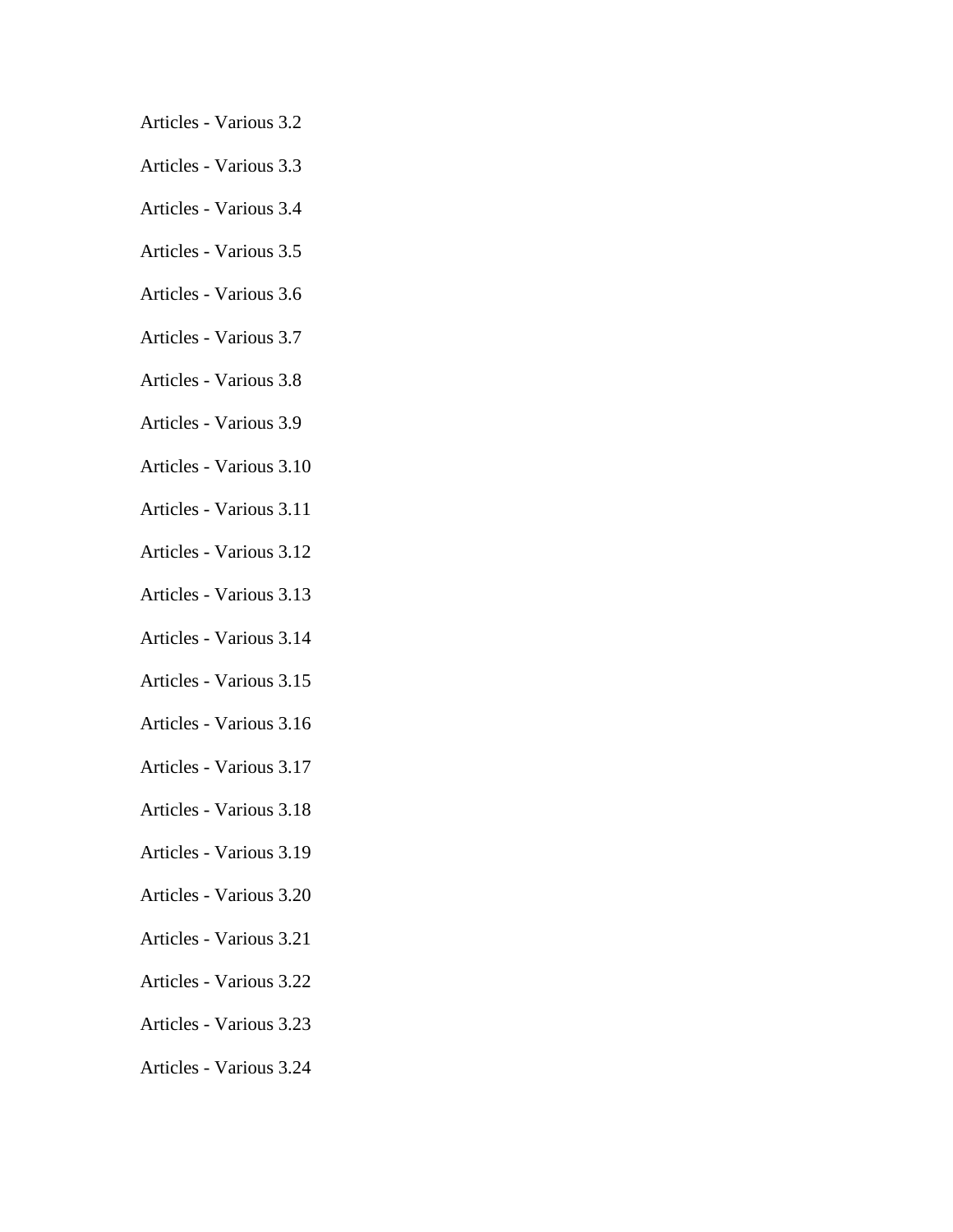- Articles [Various 3.25](http://decol.guam.gov/wp-decol-content/uploads/2017/12/Articles-Various-3.25.pdf)
- Articles [Various 3.26](http://decol.guam.gov/wp-decol-content/uploads/2017/12/Articles-Various-3.26.pdf)
- Articles [Various 3.27](http://decol.guam.gov/wp-decol-content/uploads/2017/12/Articles-Various-3.27.pdf)
- Articles [Various 3.28](http://decol.guam.gov/wp-decol-content/uploads/2017/12/Articles-Various-3.28.pdf)
- Articles [Various 2.1](http://decol.guam.gov/wp-decol-content/uploads/2017/12/Articles-Various-2.1.pdf)
- Articles [Various 2.2](http://decol.guam.gov/wp-decol-content/uploads/2017/12/Articles-Various-2.2.pdf)
- Articles [Various 2.3](http://decol.guam.gov/wp-decol-content/uploads/2017/12/Articles-Various-2.3.pdf)
- Articles [Various 2.4](http://decol.guam.gov/wp-decol-content/uploads/2017/12/Articles-Various-2.4.pdf)
- Articles [Various 2.5](http://decol.guam.gov/wp-decol-content/uploads/2017/12/Articles-Various-2.5.pdf)
- Articles [Various 1.1](http://decol.guam.gov/wp-decol-content/uploads/2017/12/Articles-Various-1.1.pdf)
- Articles [Various 1.2](http://decol.guam.gov/wp-decol-content/uploads/2017/12/Articles-Various-1.2.pdf)
- Articles [Various 1.3](http://decol.guam.gov/wp-decol-content/uploads/2017/12/Articles-Various-1.3.pdf)
- Articles [Various 1.4](http://decol.guam.gov/wp-decol-content/uploads/2017/12/Articles-Various-1.4.pdf)
- Articles [Various 1.5](http://decol.guam.gov/wp-decol-content/uploads/2017/12/Articles-Various-1.5.pdf)
- Article [Who is Chamorro -](http://decol.guam.gov/wp-decol-content/uploads/2017/12/Article-Who-is-Chamorro-Loerzel-Adrienne.pdf) Loerzel, Adrienne
- Article [Where's education campaign for vote on political status](http://decol.guam.gov/wp-decol-content/uploads/2017/12/Article-Wheres-education-campaign-for-vote-on-political-status.pdf)
- Article [Voters must balance dreams, realities of status plebiscite -](http://decol.guam.gov/wp-decol-content/uploads/2017/12/Article-Voters-must-balance-dreams-realities-of-status-plebiscite-Duque-Pat.pdf) Duque, Pat
- Article [Study U.S. territorial history, forget about Guam statehood -](http://decol.guam.gov/wp-decol-content/uploads/2017/12/Article-Study-U.S.-territorial-history-forget-about-Guam-statehood-Statham.pdf) Statham
- Article [Status voters need citizenship lowdown -](http://decol.guam.gov/wp-decol-content/uploads/2017/12/Article-Status-voters-need-citizenship-lowdown-Murphy-Joe.pdf) Murphy, Joe
- Article [Status vote will drive away investors -](http://decol.guam.gov/wp-decol-content/uploads/2017/12/Article-Status-vote-will-drive-away-investors-Ysrael-Alfred.pdf) Ysrael, Alfred
- Article [Status forum helps clear up plebiscite for Sanchez teens -](http://decol.guam.gov/wp-decol-content/uploads/2017/12/Article-Status-forum-helps-clear-up-plebiscite-for-Sanchez-teens-Aguon-Julie.pdf) Aguon, Julie
- Article [Statehood is the best option -](http://decol.guam.gov/wp-decol-content/uploads/2017/12/Article-Statehood-is-the-best-option-Duenas-Eddie.pdf) Duenas, Eddie
- Article [Show me constitution before I make choice -](http://decol.guam.gov/wp-decol-content/uploads/2017/12/Article-Show-me-constitution-before-I-make-choice-del-Rosario-Eddie-MPH.pdf) del Rosario, Eddie, MPH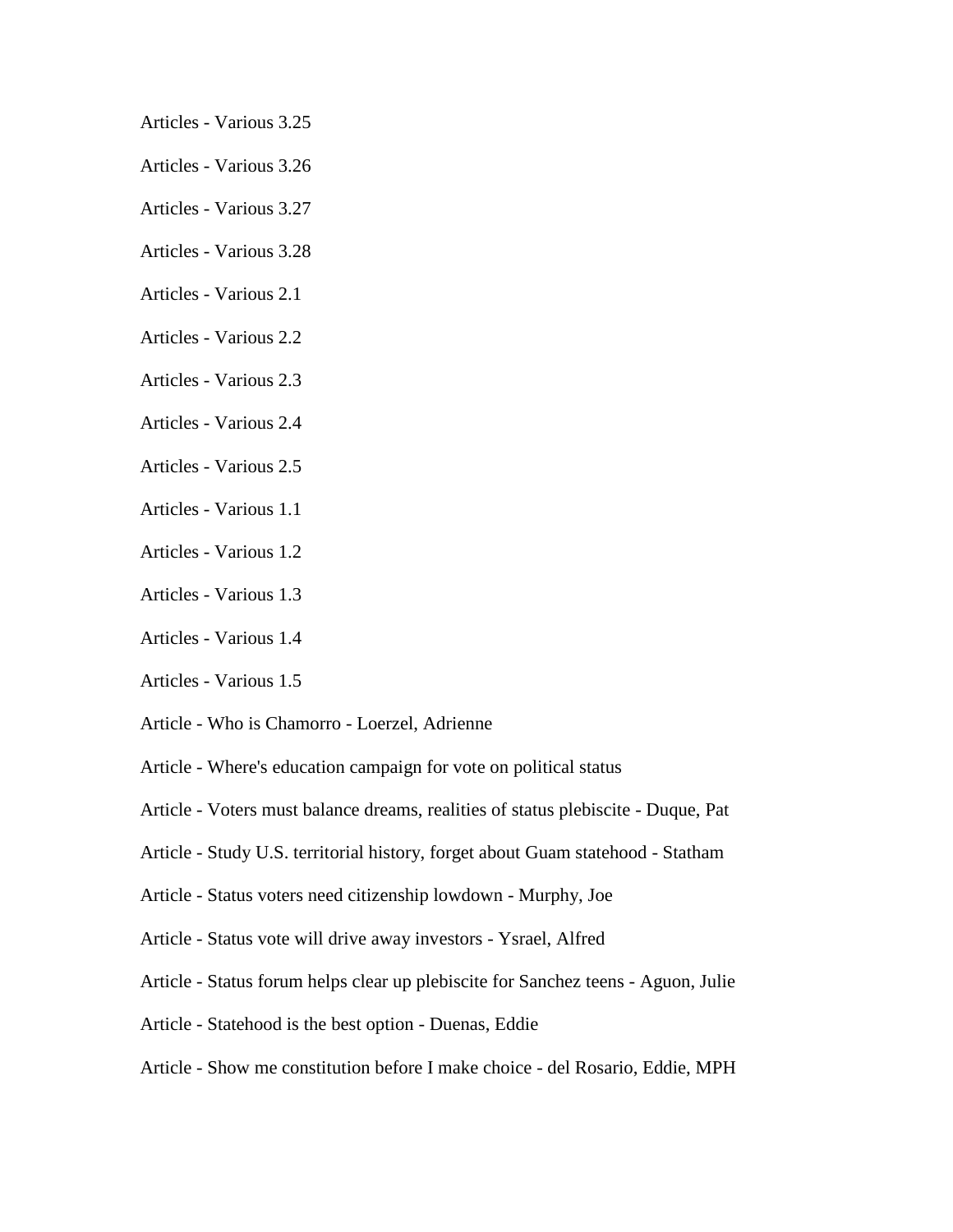Article - [Should lawmakers postpone the status plebiscite until Nov 7 -](http://decol.guam.gov/wp-decol-content/uploads/2017/12/Article-Should-lawmakers-postpone-the-status-plebiscite-until-Nov-7-Kang-Sunmi.pdf) Kang, Sunmi

Article - [Senators iron out plebiscite issues -](http://decol.guam.gov/wp-decol-content/uploads/2017/12/Article-Senators-iron-out-plebiscite-issues-Limtiaco-Steve.pdf) Limtiaco, Steve

## **Laws**

[1 GCA Ch. 21 -Commission on Decolonization for the implementation and exercise of](http://decol.guam.gov/wp-decol-content/uploads/2017/12/1-GCA-Ch.-21-Commission-on-Decolonization-for-the-implementation-and-exercise-of-Chamorro-self-determination.pdf)  [Chamorro self determination](http://decol.guam.gov/wp-decol-content/uploads/2017/12/1-GCA-Ch.-21-Commission-on-Decolonization-for-the-implementation-and-exercise-of-Chamorro-self-determination.pdf)

3 GCA Ch. 3 - [Voters Registration](http://decol.guam.gov/wp-decol-content/uploads/2017/12/3-GCA-Ch.-3-Voters-Registration.pdf)

3 GCA Ch. 9 - [Conduct of Election](http://decol.guam.gov/wp-decol-content/uploads/2017/12/3-GCA-Ch.-9-Conduct-of-Election.pdf)

3 GCA Ch. 21 - [Decolonization registry](http://decol.guam.gov/wp-decol-content/uploads/2017/12/3-GCA-Ch.-21-Decolonization-registry.pdf)

[Bill 673](http://decol.guam.gov/wp-decol-content/uploads/2017/12/Bill-673.pdf)

[Bill No. 30-184 \(COR\)](http://decol.guam.gov/wp-decol-content/uploads/2017/12/Bill-No.-30-184-COR.pdf)

[Bill No. B175-33 \(COR\) PASSED](http://decol.guam.gov/wp-decol-content/uploads/2017/12/Bill-No.-B175-33-COR-PASSED.pdf)

[P.L. 23-147 \(SB 765 \(LS\) Part I](http://decol.guam.gov/wp-decol-content/uploads/2017/12/P_L_23-147_SB_765_LS-Part-I.pdf)

[P.L. 23-147 \(SB 765 \(LS\) Part II](http://decol.guam.gov/wp-decol-content/uploads/2017/12/P_L_23-147_SB_765_LS-Part-II.pdf)

[P.L. 24-106](http://decol.guam.gov/wp-decol-content/uploads/2017/12/P.L.-24-106.pdf)

[P.L. 25-106](http://decol.guam.gov/wp-decol-content/uploads/2017/12/P.L.-25-106.pdf)

[P.L. 25-146 Part I](http://decol.guam.gov/wp-decol-content/uploads/2017/12/P.L.-25-146-Part-I.pdf)

[P.L. 25-146 Part II](http://decol.guam.gov/wp-decol-content/uploads/2017/12/P.L.-25-146-Part-II.pdf)

[P.L. 25-146 Part III](http://decol.guam.gov/wp-decol-content/uploads/2017/12/P.L.-25-146-Part-III.pdf)

[P.L. 25-146 Part IV](http://decol.guam.gov/wp-decol-content/uploads/2017/12/P.L.-25-146-Part-IV.pdf)

[P.L. 25-148](http://decol.guam.gov/wp-decol-content/uploads/2017/12/P.L.-25-148.pdf)

[P.L. 29-116 \(SBill No. 383 LS\)](http://decol.guam.gov/wp-decol-content/uploads/2017/12/P.L.-29-116-SBill-No.-383-LS.pdf)

[P.L. 30-102 \(Bill No. 184-30 COR\) Part I](http://decol.guam.gov/wp-decol-content/uploads/2017/12/P.L.-30-102-Bill-No.-184-30-COR-Part-I.pdf)

[P.L. 30-102 \(Bill No. 184-30 COR\) Part II](http://decol.guam.gov/wp-decol-content/uploads/2017/12/P.L.-30-102-Bill-No.-184-30-COR-Part-II.pdf)

[P.L. 30-102 \(Bill No. 184-30 COR\) Part III](http://decol.guam.gov/wp-decol-content/uploads/2017/12/P.L.-30-102-Bill-No.-184-30-COR-Part-III.pdf)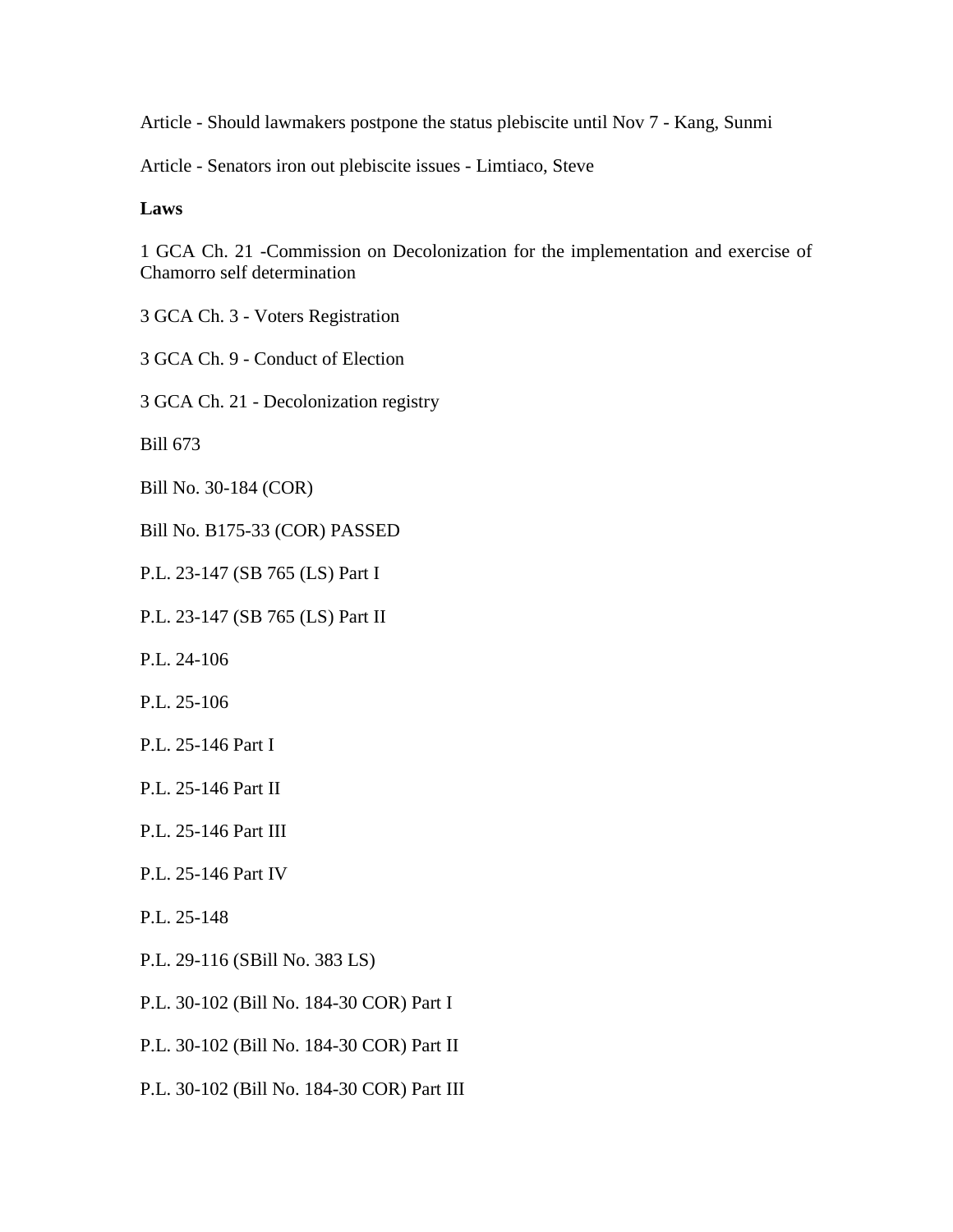[P.L. 31-92 \(SBill No. 154-31\) Part I](http://decol.guam.gov/wp-decol-content/uploads/2017/12/P.L.-31-92-SBill-No.-154-31-Part-I.pdf)

[P.L. 31-92 \(SBill No. 154-31\) Part II](http://decol.guam.gov/wp-decol-content/uploads/2017/12/P.L.-31-92-SBill-No.-154-31-Part-II.pdf)

[P.L. 31-92 \(SBill No. 154-31\) Part III](http://decol.guam.gov/wp-decol-content/uploads/2017/12/P.L.-31-92-SBill-No.-154-31-Part-III.pdf)

[P.L. 31-92 \(SBill No. 154-31\) Part IV](http://decol.guam.gov/wp-decol-content/uploads/2017/12/P.L.-31-92-SBill-No.-154-31-Part-IV.pdf)

[Public Law 23-130 Part I](http://decol.guam.gov/wp-decol-content/uploads/2017/12/Public-Law-23-130-Part-I.pdf)

[Public Law 23-130 Part II](http://decol.guam.gov/wp-decol-content/uploads/2017/12/Public-Law-23-130-Part-II.pdf)

[Public Law 23-130 Part III](http://decol.guam.gov/wp-decol-content/uploads/2017/12/Public-Law-23-130-Part-III.pdf)

[Public Law 23-130 Part IV](http://decol.guam.gov/wp-decol-content/uploads/2017/12/Public-Law-23-130-Part-IV.pdf)

[Public Law 23-147 Part I](http://decol.guam.gov/wp-decol-content/uploads/2017/12/Public-Law-23-147-Part-I.pdf)

[Public Law 23-147 Part II](http://decol.guam.gov/wp-decol-content/uploads/2017/12/Public-Law-23-147-Part-II.pdf)

[Public Law 29-116 Part I](http://decol.guam.gov/wp-decol-content/uploads/2017/12/Public-Law-29-116-Part-I.pdf)

[Public Law 29-116 Part II](http://decol.guam.gov/wp-decol-content/uploads/2017/12/Public-Law-29-116-Part-II.pdf)

[Public Law 29-116 Part III](http://decol.guam.gov/wp-decol-content/uploads/2017/12/Public-Law-29-116-Part-III.pdf)

[Res.No. 191 \(LS\) Intro](http://decol.guam.gov/wp-decol-content/uploads/2017/12/Res.No_.-191-LS-Intro.pdf)

## **Others**

[Letter-to-President-Obama-Regarding-Guam](http://decol.guam.gov/wp-decol-content/uploads/2017/12/Letter-to-President-Obama-Regarding-Guam.pdf)

Memorandum - [Decolonization Information Campaign -](http://decol.guam.gov/wp-decol-content/uploads/2017/12/Memorandum-Decolonization-Information-Campaign-Commission-on-Decolonization-2000.pdf) Commission on Decolonization [\(2000\)](http://decol.guam.gov/wp-decol-content/uploads/2017/12/Memorandum-Decolonization-Information-Campaign-Commission-on-Decolonization-2000.pdf)

[Motion to Dismiss -](http://decol.guam.gov/wp-decol-content/uploads/2017/12/Motion-to-Dismiss-Davis-v.-Guam.pdf) Davis v. Guam

Press Release - [Decolonization news and letter to President Obama \(2011\)](http://decol.guam.gov/wp-decol-content/uploads/2017/12/Press-Release-Decolonization-news-and-letter-to-President-Obama-2011.pdf)

[Rice v. Cayetano](http://decol.guam.gov/wp-decol-content/uploads/2017/12/Rice-v.-Cayetano.pdf)

[United Nations Statement-Mr. Edward Alvarez Part I](http://decol.guam.gov/wp-decol-content/uploads/2017/12/United-Nations-Statement-Mr.-Edward-Alvarez-Part-II.pdf)

[United Nations Statement-Mr. Edward Alvarez Part II](http://decol.guam.gov/wp-decol-content/uploads/2017/12/United-Nations-Statement-Mr.-Edward-Alvarez-Part-I.pdf)

[Messages\\_and\\_communication\\_Davis\\_v\\_Guam Part](http://decol.guam.gov/wp-decol-content/uploads/2017/12/Messages_and_communication_Davis_v_Guam-Part-I.pdf) I